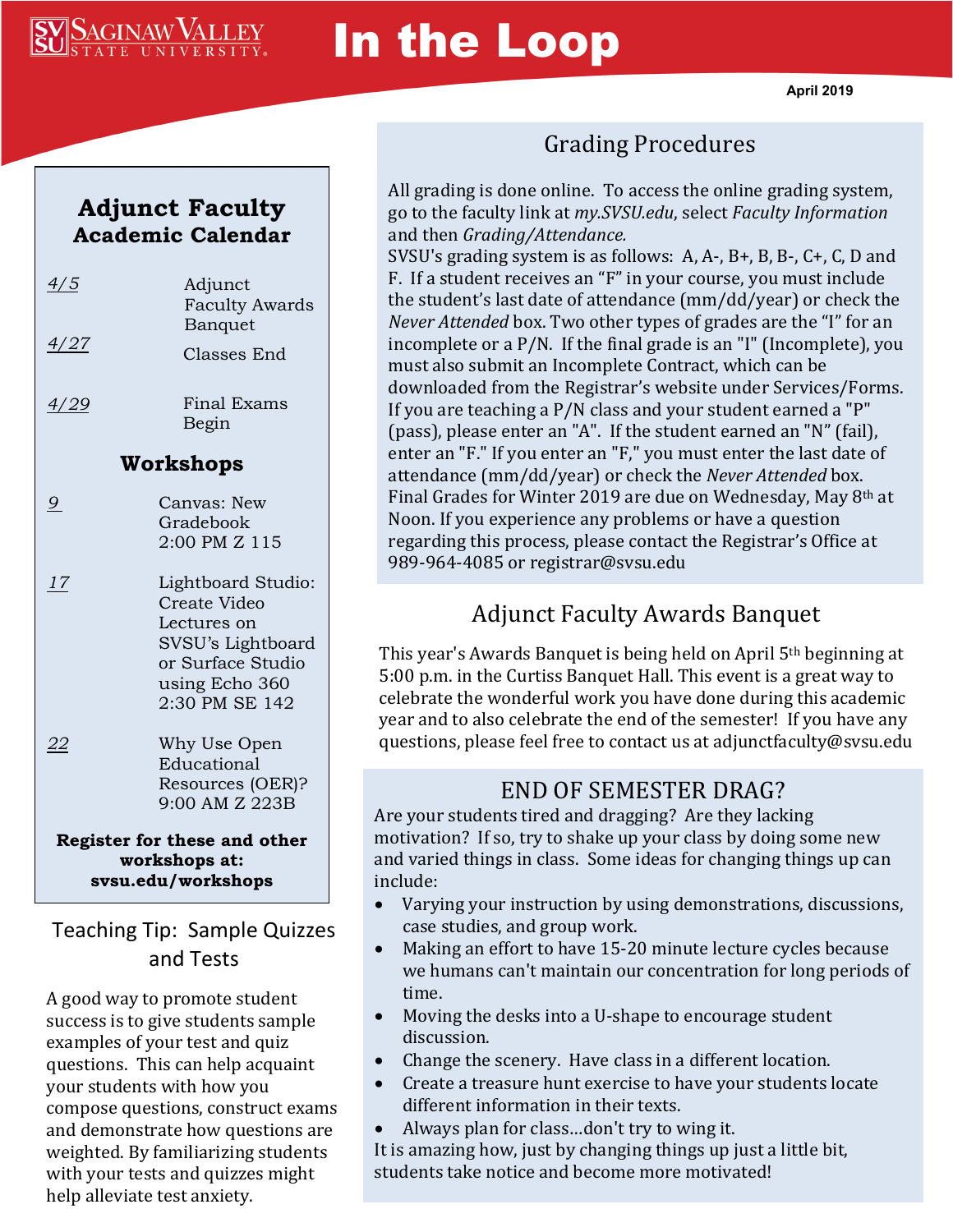#### Course Evaluations

All Canvas sections have been loaded into EvaluationKIT. Meaning that course evaluations will now be completed on your Canvas site. Course evaluations must be administered to every class taught prior to the end of the semester. All adjunct faculty are required to select a class period to administer these evaluations. If your students do not have access to a smart phone, tablet, or computer, you may check out some tablets from the Office of Adjunct Faculty Support Programs (SE201). It is vital to preserve student anonymity, so faculty members are required to leave the room while students complete the online form.

The following are directions to set-up your EvaluationKIT in Canvas:

- 1. Log into Canvas using your SVSU username and password
- 2. Go into your Canvas course
- 3. Select the 'Instructor Course Evaluations' option from the course menu
- 4. On the right side of the EvaluationKIT banner, select "Manage Courses"

5. To the right of the course evaluations project choose the magnifying class icon in the "View" column

6. For every section you teach you will need to choose the "Edit" pencil icon within the appropriate row and set your start and end date as desired (Note: Custom questions are cannot be added/altered after the evaluation start date).

If a section is being taught by multiple instructors, each instructor will have their own evaluation in which they can set open and close dates.

Stop by sysu.edu/canvashelp/ for a tip sheet complete with screen shots to learn how to set-up your EvaluationKIT, along with other tip-sheets for how to setup & add custom questions. If you would like to add custom questions to your online course evaluation(s) and would like assistance doing so, or encounter any issues, please contact our Support Center at x4225, option 4.

Check with your department chair regarding the departmental policy for Course Evaluations.

#### Better Course Evaluations

As you plan for the fall semester, you might want to consider which steps you can take to have improved course evaluations. It is proposed that faculty who are proactive in the following three areas might have better course evaluations and also better student learning outcomes!

- 1. Understand and accept your students. Your students want you to know who they are, their names and what their world is about. While some are prepared for college and some are not, it is important to know they all want to succeed. Therefore, it is advised that you should provide background information about your subject area, discuss the rationale behind your assignments, all in an effort to make your expectations visible and explicit. Students tend to be more motivated when they know the reasons behind your course design.
- 2. Establish clear criteria for grading. Clearly, students want good grades and they want to know how to get them and how to compute them. They are accustomed to rubrics so use them. Also, make your grading accessible. They aren't good at figuring out weighted grades.
- 3. Get formative feedback early. Collecting information from students early in the semester helps you know where the students are and how you can help them. Try using test and paper wraps to assess how they prepared their work for you.

These ideas might create students who are prepared to succeed in your class and to your success at the end of the semester.

Source: